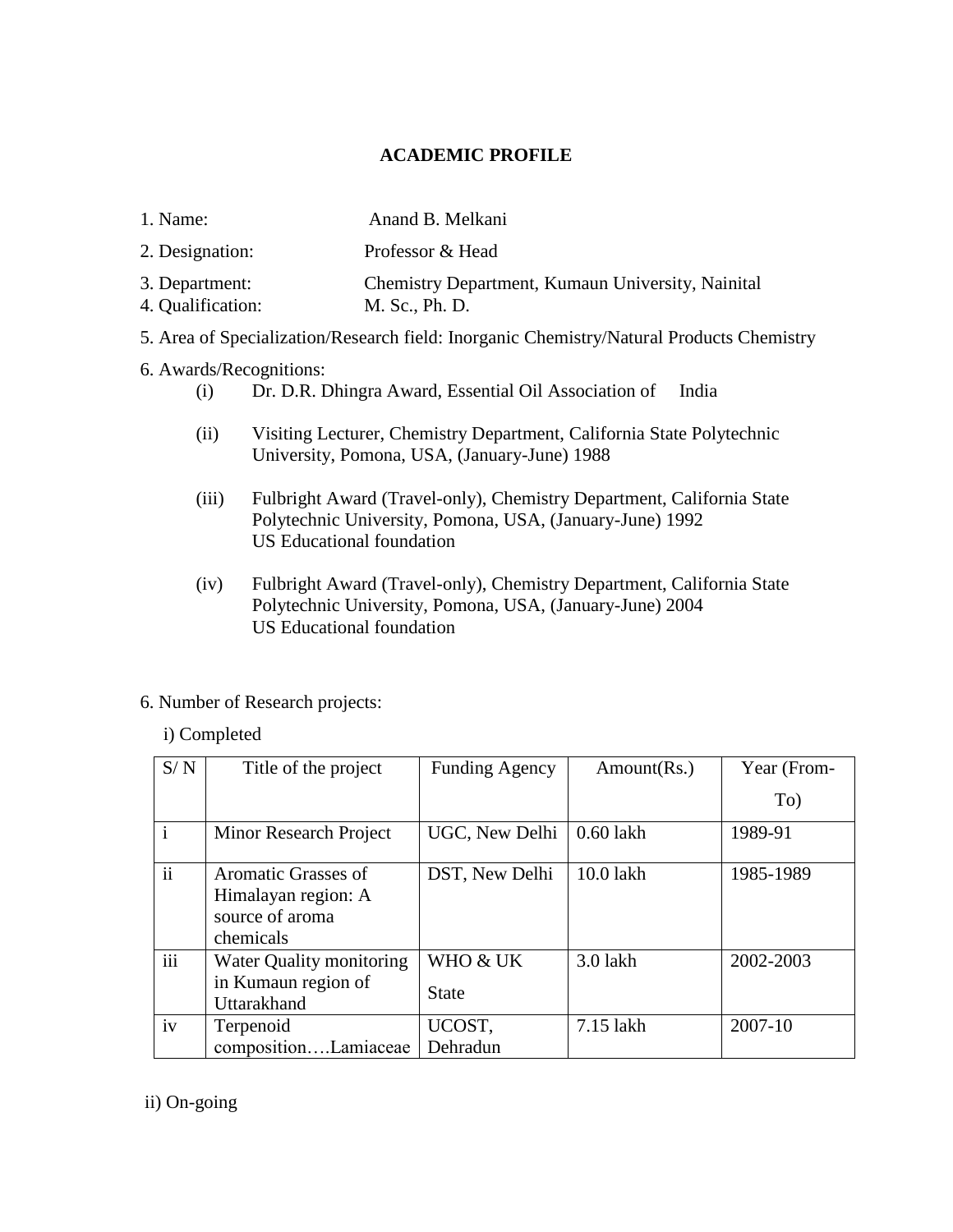| S/N                      | Title of the                                    | <b>Funding Agency</b> | Amount     | Date of        | Expected               |
|--------------------------|-------------------------------------------------|-----------------------|------------|----------------|------------------------|
|                          | project                                         |                       |            | Commencement   | date of                |
| $\mathbf{i}$             |                                                 | <b>GB</b> Pant        | 2.4 crore  |                | completion<br>Extended |
|                          | Environmentally                                 |                       |            | April, 2016    |                        |
|                          | Sustainable<br>Smart Synthesis                  | Institute of          |            |                | up to March            |
|                          | of Carbon Nano                                  | Himalayan             |            |                | 2020                   |
|                          | material Along<br>With<br>the                   | Environmental         |            |                |                        |
|                          | Production<br>of                                | Sustainable           |            |                |                        |
|                          | Value<br>High<br>Added Fuel and                 | Development,          |            |                |                        |
|                          | Additives<br>for                                | Koshi Katarmal        |            |                |                        |
|                          | Concrete<br>the                                 |                       |            |                |                        |
|                          | Mixture<br>from<br>Waste Plastic, a             |                       |            |                |                        |
|                          | Hazardous                                       |                       |            |                |                        |
|                          | Waste<br>around                                 |                       |            |                |                        |
|                          | Himalayan<br>the                                |                       |            |                |                        |
|                          | Region",<br>Rs.1.97<br>Crore,                   |                       |            |                |                        |
|                          | 2016-<br>April                                  |                       |            |                |                        |
|                          | 2019,<br>March                                  |                       |            |                |                        |
|                          | GBPNIHESD,                                      |                       |            |                |                        |
|                          | NMHS,<br>Kosi-                                  |                       |            |                |                        |
|                          | Katarmal,<br>MoEF&CC.                           |                       |            |                |                        |
|                          | $Co-PI$                                         |                       |            |                |                        |
|                          |                                                 |                       |            |                |                        |
| $\overline{\textbf{ii}}$ | Remediation<br>A                                | <b>GB</b> Pant        | Total cost | December, 2019 | 2023                   |
|                          | Innovative<br>and                               | Institute of          | Rs.3.49    |                |                        |
|                          | Tailoring<br>of<br>Materialistic                | Himalayan             | crore      |                |                        |
|                          | waste<br>(AMRITAM): An                          | Environmental         | The        |                |                        |
|                          | innovative<br>approach for the                  | Sustainable           | University |                |                        |
|                          | collection,                                     | Development,          | share is   |                |                        |
|                          | segregation<br>and<br>of<br>up-cycling<br>waste | Koshi Katarmal        | 1.37 crore |                |                        |
|                          | $Co-PI$                                         |                       |            |                |                        |
|                          | First party<br>is                               |                       |            |                |                        |
|                          | <b>Municipal</b><br><b>Board, Nainital</b>      |                       |            |                |                        |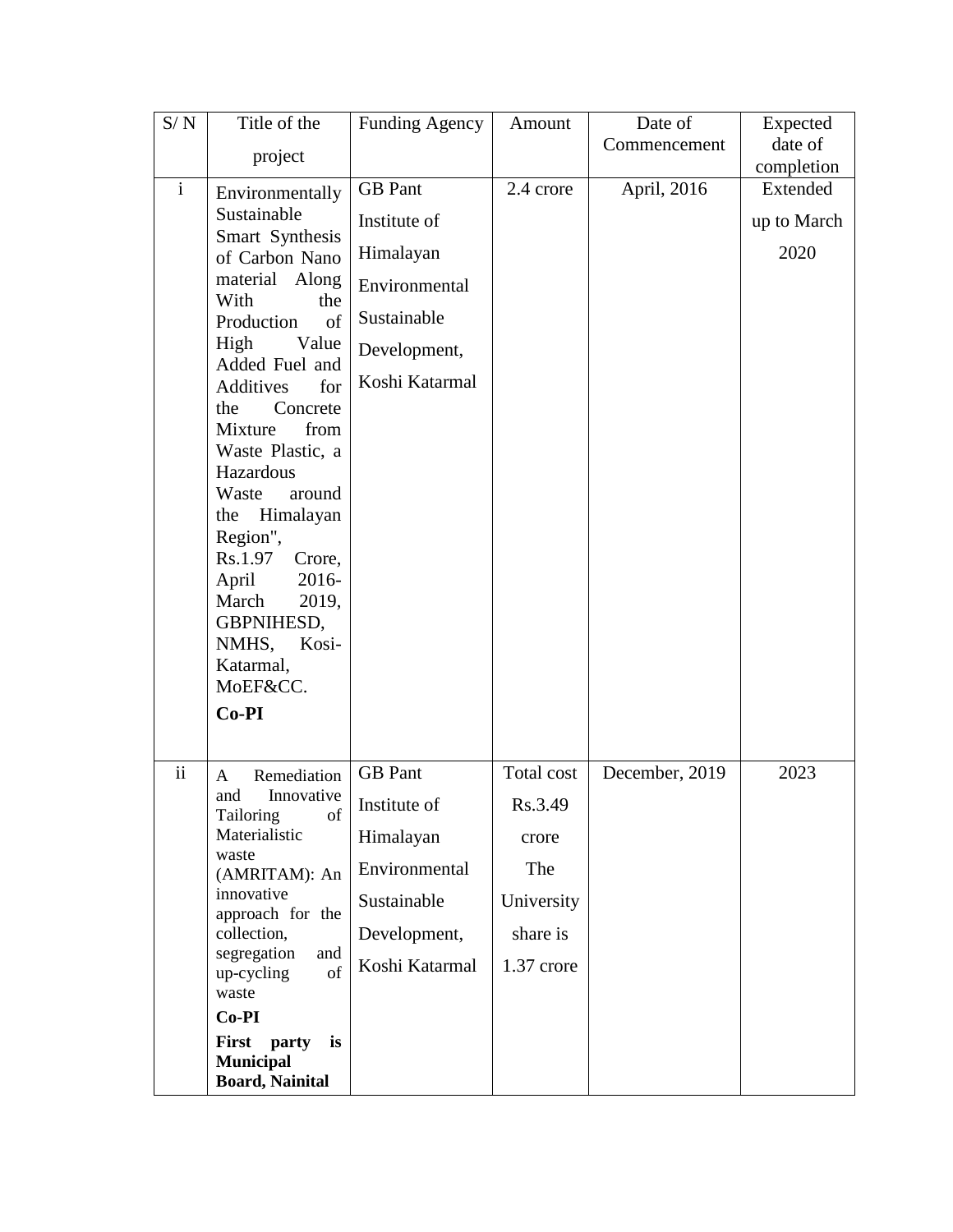7. Number of Ph. Ds awarded 10

- 8. Number of candidates working for Ph.D. award: 05
- 9. Publications: 72

## 10. Conference/Seminar organized:

| S/N            | Status as organizer         | Title of the                       | Year and dates        |
|----------------|-----------------------------|------------------------------------|-----------------------|
|                |                             | conference/seminar                 |                       |
| $\overline{i}$ | Member of organizing        | Prospects of essential oil         | 24-25 September, 2004 |
|                | committee                   | industry in Uttaranchal and        |                       |
|                |                             | the role of GC-MS in               |                       |
|                |                             | analysis of essential oils         |                       |
| ii             | <b>Assistant Director</b>   | <b>ETCBI-2011</b>                  | 03-05 November 2011   |
| iii            | Member organizing           | Advances in the Chem of            | Oct $12 - 14$ , 1981  |
|                | committee                   | Natural products and their         |                       |
|                |                             | biogenesis                         |                       |
| iv             | <b>Organizing Secretary</b> | <b>International Conference on</b> | March 2016            |
|                |                             | <b>Energy, Functional Material</b> |                       |
|                |                             | & Nanotechnology-2016              |                       |
| $\mathbf{V}$   | Co-Convener                 | 8 <sup>th</sup> Conference of      | October 14-15, 2017   |
|                |                             | The Indian Science Congress        |                       |
|                |                             | <b>Association</b>                 |                       |
|                |                             | (Haridwar Chapter)                 |                       |
|                |                             | <sub>on</sub>                      |                       |
|                |                             | "Reaching the Unreached            |                       |
|                |                             | Through Science and                |                       |
|                |                             | Technology"                        |                       |
|                |                             |                                    |                       |
|                |                             |                                    |                       |
| vii            | Coordinator                 | <b>Chemistry Refresher Course</b>  | 2018                  |
| vi             | Chairman                    | International Conference on        | May 2019              |
|                |                             | Energy, Functional Material,       |                       |
|                |                             | Nanotechnology &                   |                       |
|                |                             | <b>Sustainable Environment</b>     |                       |
|                |                             | Management-2019                    |                       |

## 11. Academic/Administrative positions held

| S/N | Chairman/Member/Secretary  | Committee/Board   | Year (From- |
|-----|----------------------------|-------------------|-------------|
|     |                            |                   | To)         |
|     | Head & Convener, Chemistry | Kumaun University | February 5  |
|     |                            |                   | $2020$ to   |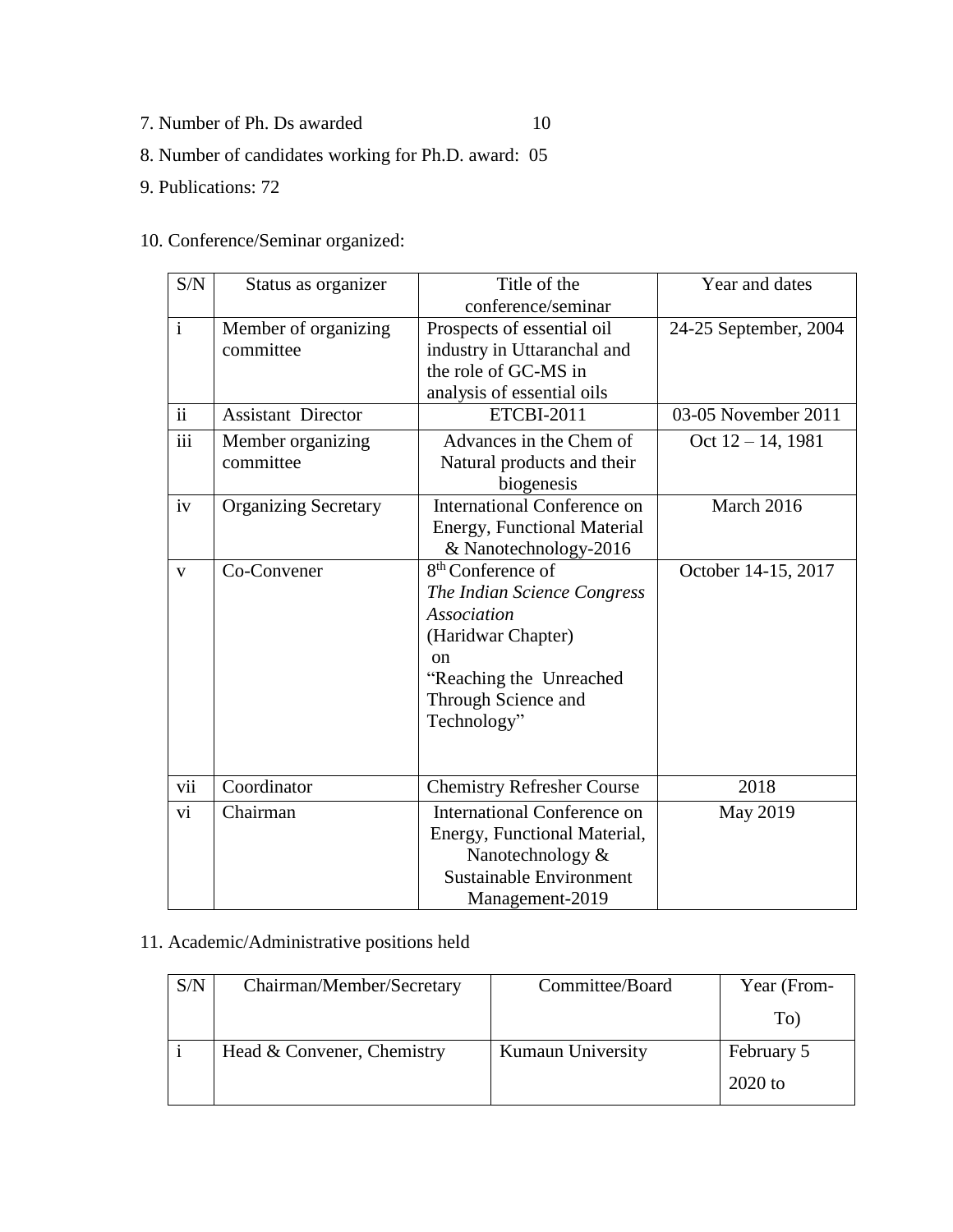|                               |                                 | February 4,                     |
|-------------------------------|---------------------------------|---------------------------------|
|                               |                                 | 2023                            |
| Campus Head                   | <b>Chemistry Department</b>     | January 2017-                   |
|                               |                                 | February 2020                   |
| Coordinator                   | DST-FIST program level-1        | 2016-21                         |
| Director                      | <b>ICT</b> Directorate          | 2015-2017                       |
| Joint Director                | <b>ICT</b> Directorate          | 2010-2014                       |
| Convener                      | Workshop on e-Governance        | 2013                            |
| Coordinator                   | <b>UK Post Graduate Medical</b> | 2010                            |
|                               |                                 |                                 |
| Asstt. Dean Students' Welfare | <b>DSW</b> Board                | 2002-2008                       |
| <b>Assistant Proctor</b>      | <b>Proctor Board</b>            | 2000-2003                       |
| Program Officer               | <b>National Service Scheme</b>  | 1993-1997                       |
| Member                        | <b>Admission Committee</b>      | 1987-1993                       |
| Convener                      | Admission Committee,            | 1994 - 2011                     |
|                               | B.Sc. II                        |                                 |
| Assistant Superintendent,     | <b>Annual Examinations</b>      | 2002, 2003,                     |
| University Examination        |                                 | 2005 to 2008                    |
|                               |                                 | <b>Entrance Examination2010</b> |

# 12. Membership to professional Organization/Associations:

| S/N            | Name of the Association/Organizations     | Status of the membership     |
|----------------|-------------------------------------------|------------------------------|
|                | <b>Essential Oil Association of India</b> | Life Member                  |
| $\overline{2}$ | Indian Science Congress Association       | Life Member                  |
| 3              | Member, Board of Studies                  | Uttarakhand Open University, |
|                |                                           | Haldwani                     |

### 13. Publications

 i) Books: Editor, Inorganic Chemistry-1, School of Science, Chemistry Department, Uttarakhand Open University, Haldwani

Important Research Articles published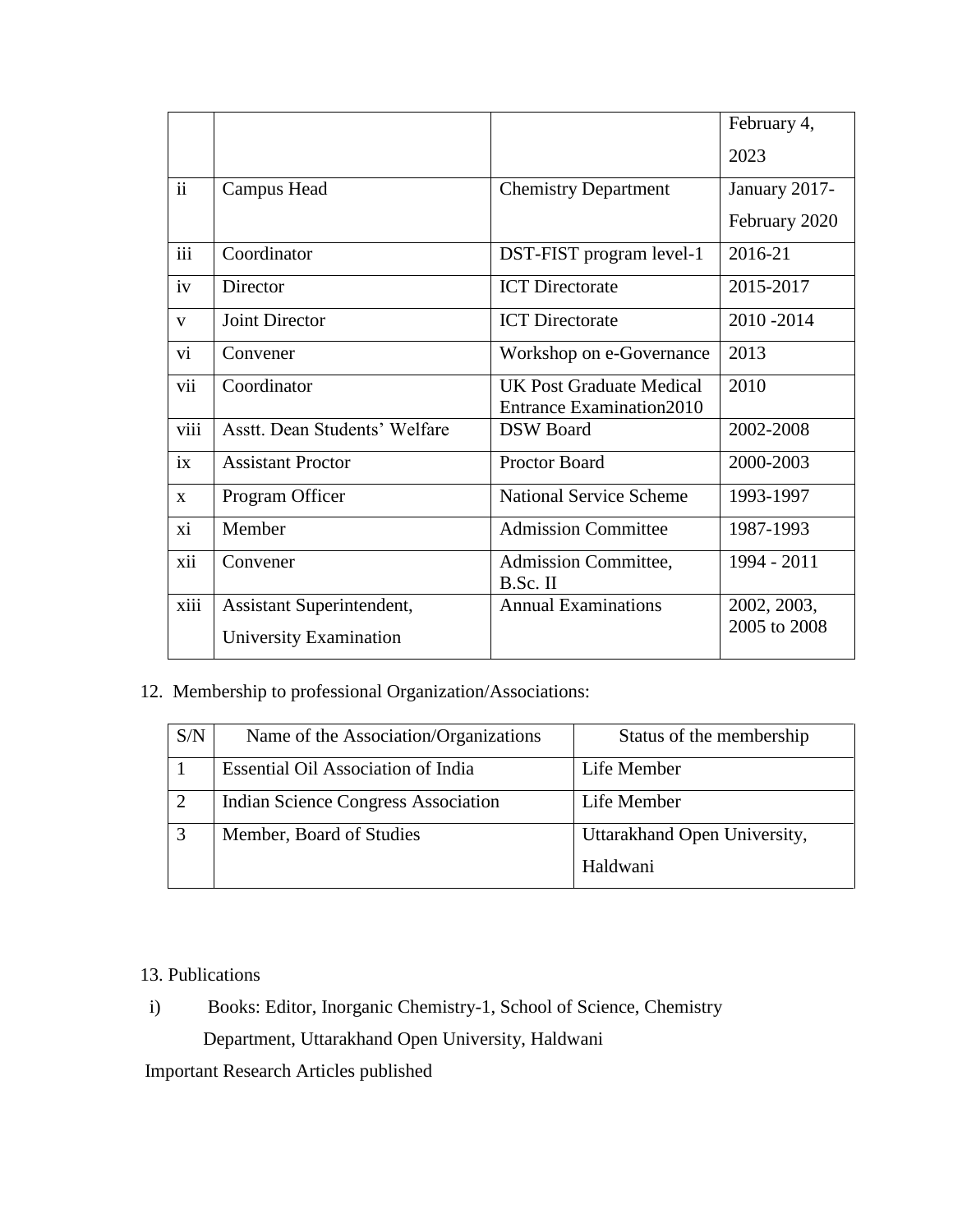- 1. A.B. Melkani, C.S. Mathela and Vasu Dev, "Constituents of essential Oil of *Bothriochloa bladhi* (Retz.) S.T. Blake", *J. Sci. Food and Agric*., 1984, **35**, 878- 880.
- 2. C.S. Mathela and A.B. Melkani, "Wild Aromatic Grasses of Kumaon Himalaya as a source of Aroma Chemicals", *Himalayan Research & Development*, 1985**, 4(1**), 31-32.
- 3. A.B. Melkani, P. Joshi, A.K. Pant, C.S. Mathela and Vasu Dev, "Constituents of the essential oil from two varieties of *Cymbopogon distans*", *J. Nat. Prod*., 1985, **48(6)**, 995-997.
- 4. H. Lohani, J.C. Bisht, A.B. Melkani, D.K. Mathela, C.S. Mathela and Vasu Dev, "Chemical Composition of essential oil of *Cymbopogon stracheyi*", *Indian Perfumer*, 1986, **30(4)**, 447-452.
- 5. A.T. Bottini, Vasu Dev, D.J. Garfagnoli, C.S. Mathela, A.B. Melkani A.A. Miller and N.S. Sturn, "Oxiranylphenyl esters from *Pimpinella diversifolia*", *Phytochemistry*, 1986, **25(1),** 207-211.
- 6. Alka Pant, P. Joshi, A.B. Melkani, C.S. Mathela, A.K. Pant and A.K. Singh, "Chemical Composition of essential oil of *Conyza vescidula*", *Fitoterapia*, 1986, **58(6),** 419-420.
- 7. C.S. Mathela, A.K. Pant, A.B. Melkani and Alka Pant, "Aromatic grasses of UP Himalaya; A new wild species as a source of aroma chemicals", *Science & Culture*, 1986, **52,** 342-344.
- 8. C.S. Mathela, A.B. Melkani, Vasu Dev and A.T. Bottini, "Ursolic acid from *Nepeta leucophylla*", *J. Indian Chem. Soc*., 1987, **64**, 375-376.
- 9. U. Kobold, O. Vostrowsky, H.J. Bestmann, J.C. Bisht, A.K. Pant, A.B. Melkani and C.S. Mathela, "Terpenoids from *Elsholtzia* sp. II: Constituents of essential oil from a new chemotype of *E. cristata*", *Planta Medica*, 1987, 268-271.
- 10. C.S. Mathela, A.B. Melkani, P. Joshi, D.K. Mathela, A.K. Pant and Vasu Dev", Aromatic grasses of Kumaon Himalaya: distribution, chemotaxonomy, neutritive value and economic importance", *J*. *Econ. Tax. Bot.,* 1987, **11(2),** 337- 343.
- 11. H.J. Bestmann, U. Kobold, B. Claben, O. Vostrowsky, G.C. Sah, A.K. Pant, A.B. Melkani and C.S. Mathela, "New Constituents of *Elsholtzia pilosa* essential oil*", Z. Naturforsch*., 1988, **43C**, 370-372.
- 12. Vasu Dev, D. Millander, J.T. Yee, C.S. Mathela, A.B. Melkani, A.K. Pant and A.T. Bottini, "Terpenoid composition of the essential oil from *Cymbopogon jwarancusa*", in Proceedings of 10<sup>th</sup> International Congress of essential oils, Fragrance &Flavors, (Eds. B.M. Lawrence, B.D. Mukherjee and B.J. Willis), Elsevier Science Publisher V.D., Amsterdom, P.317-323, 1988.
- 13. C.S. Mathela, Vasu Dev, A.B. Melkani and A.K. Pant, "New chemotypes of *Cymbopogon distans* in Western Himalaya: their terpenoid composition and chemotaxonomic importance", in Proceedings of  $10<sup>th</sup>$  International Congress of essential oils, Fragrance &Flavors, (Eds. B.M. Lawrence, B.D.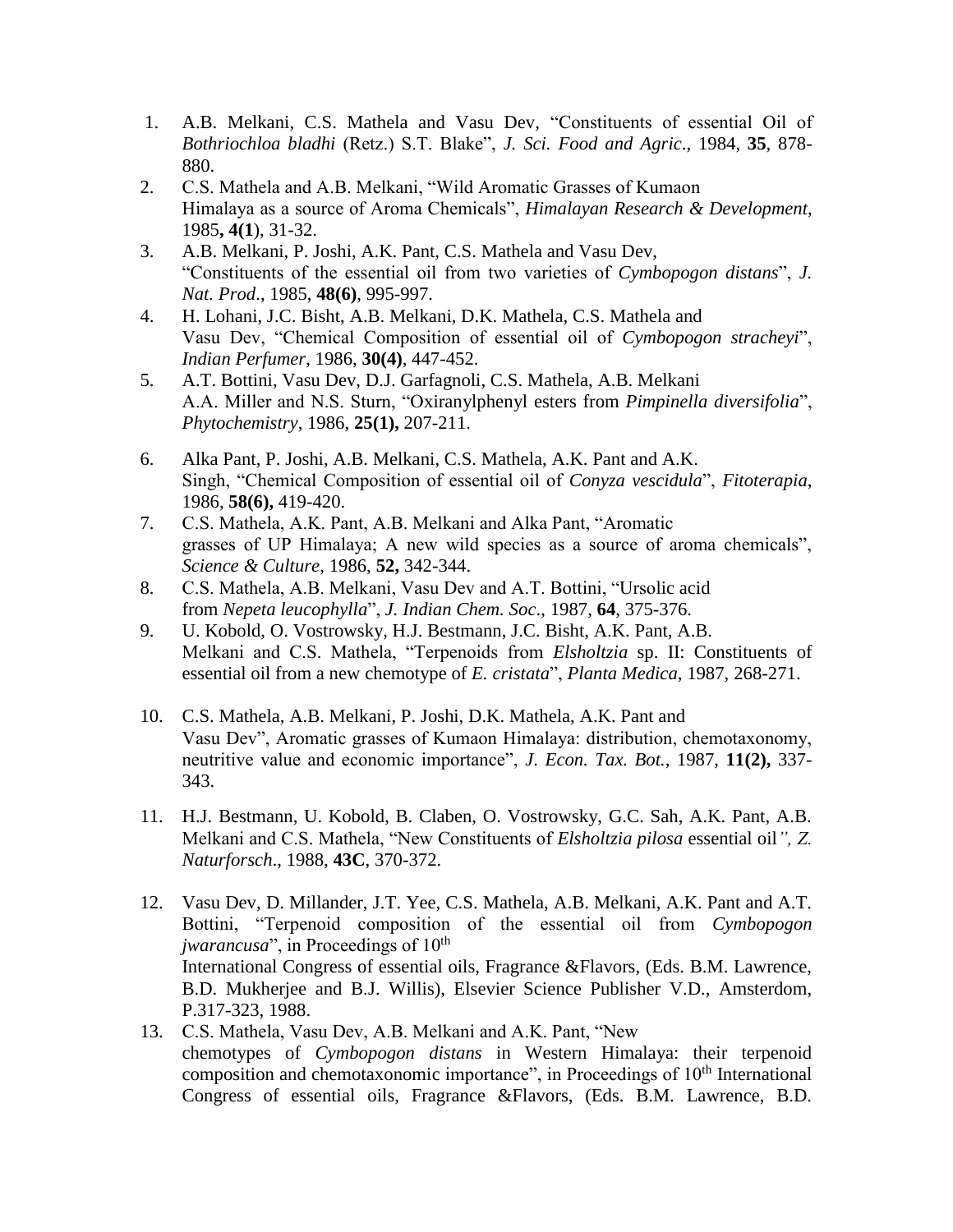Mukherjee and B.J. Willis), Elsevier Science Publisher V.D., Amsterdom, P.301-, 1988.

- 14. C.S. Mathela, A.B. Melkani, Alka Pant and Chitra Pande, "Chemical variation in *Cymbopogon distans* and their chmosystematic implications", *Biochem. System. Ecol*., 1988, **16(2),** 161-165.
- 15. C.S. Mathela, C. Pande, D.K. Mathela, A.B. Melkani and P. Joshi, "Terpenoid composition of *Cymbopogon distans f. munsiarensis*", *Herba Hungarica*, 1988, **27**, 117-121.
- 16. C.S. Mathela, G.C. Sah, A.K. Pant and A.B. Melkani, "Terpenes from *Mentha longifolia ssp. Himalayansis*", *Fitoterapia*, 1989, **60**, 239.
- 17. C.S. Mathela, A.B. Melkani, Alka Pant, Vasu Dev, T.E. Nelson, H. Hope and A.T. Bottini, "Eudesmandiol from *Cymbopogon distans*", *Phytochemistry*, 1989, **28(3)**, 936-938.
- 18. Vasu Dev, C.S. Mathela, A.B. Melkani, N.M. Pope, N.S. Sturn and A.T. Bottini, "Diesters of 2-(E-3-methyloxiranyl) hydroquinone from *Pimpinella diversifolia*", *Phytochemistry,* 1989, **28(5),** 1531-1532.
- 19. C.S. Mathela, G.C. Sah, A.B. Melkani and P. Joshi, "3-Substituted furanyl compounds of *Perrilla oscimoids*", *J. Indian Chem. Soc*., 1989, **66,** 183-184.
- 20. A.B. Melkani, G.C. Sah and Rashmi Parihar, "*Mentha longifolia ssp*. *Himalayansis*: a new source of aroma chemicals", in proceedings of 11th International Congress of essential oils, Fragrance & Flavours, (Eds. S.C,. Bhattacharya, N. Sen and K.L. Sethi), Vol**. 4**, p. 177, 1989.
- 21. A.B. Melkani, C.S. Mathela, V. Dev and A.T. Bottini, "Composition of root essential oil from *Pimpinella diversifolia*", in Proceeding of 11<sup>th</sup> International Congress of essential oils, Fragrance & Flavours,

(Eds. S.C,. Bhattacharya, N. Sen and K.L. Sethi), Vol**. 4**, p. 83, 1989.

- 22. G.B.S. Reddy, A.B. Melkani, G.A. Katiyani, J. Venkatrao, A. Shirwarkar, M. Kotian, R. Raman, K.S. Aithal, A.L. Udupa, G. Bhatt and K.K. Srinivasan, "Chemical and Pharmacological Investigations of *Limnophylla conferta* and *L. heterophylla*", *Int. J*. *Pharmacognosy*, 1991, **29(2),** 145-153.
- 23. N.P. Melkania, A. B. Melkani, H. C. Joshi and J. P. Tandon, "Dry matter yield and nutrient status of certain indigenous grasses of Himalaya", *Range Mgmt. & Agroforestry*, 1991, **12(1),** 31-36.
- 24. A. T. Bottini, Vasu Dev, G. C. Sah, C. S. Mathela, A.B. Melkani, A. T. Nerio and N. S. Sturm, "Cyclopentanomonoterpene enol acetates from *Nepeta leucophylla*", *Phytochemistry*, 1992, **31**, 1653-1657.
- 25. C. S. Mathela, A. B. Melkani and A. K. Pant, "Reinvestigation of *Skimmia laureola* essential oil", *Indian Perfumer*, 1993, **36(3),** 217-222.
- 26. C. S. Mathela, A. B. Melkani, J. C. Bisht, A. K. Pant, H. J. Bestmann, J. Erler, U. Kobold, J. Ranscher and O. Vostrowsky, "Chemical investigation of essential oil from *Elsholtzia polystrachia* from two different location in India", *Planta Medica*, 1993, **58(4)**, 376-379.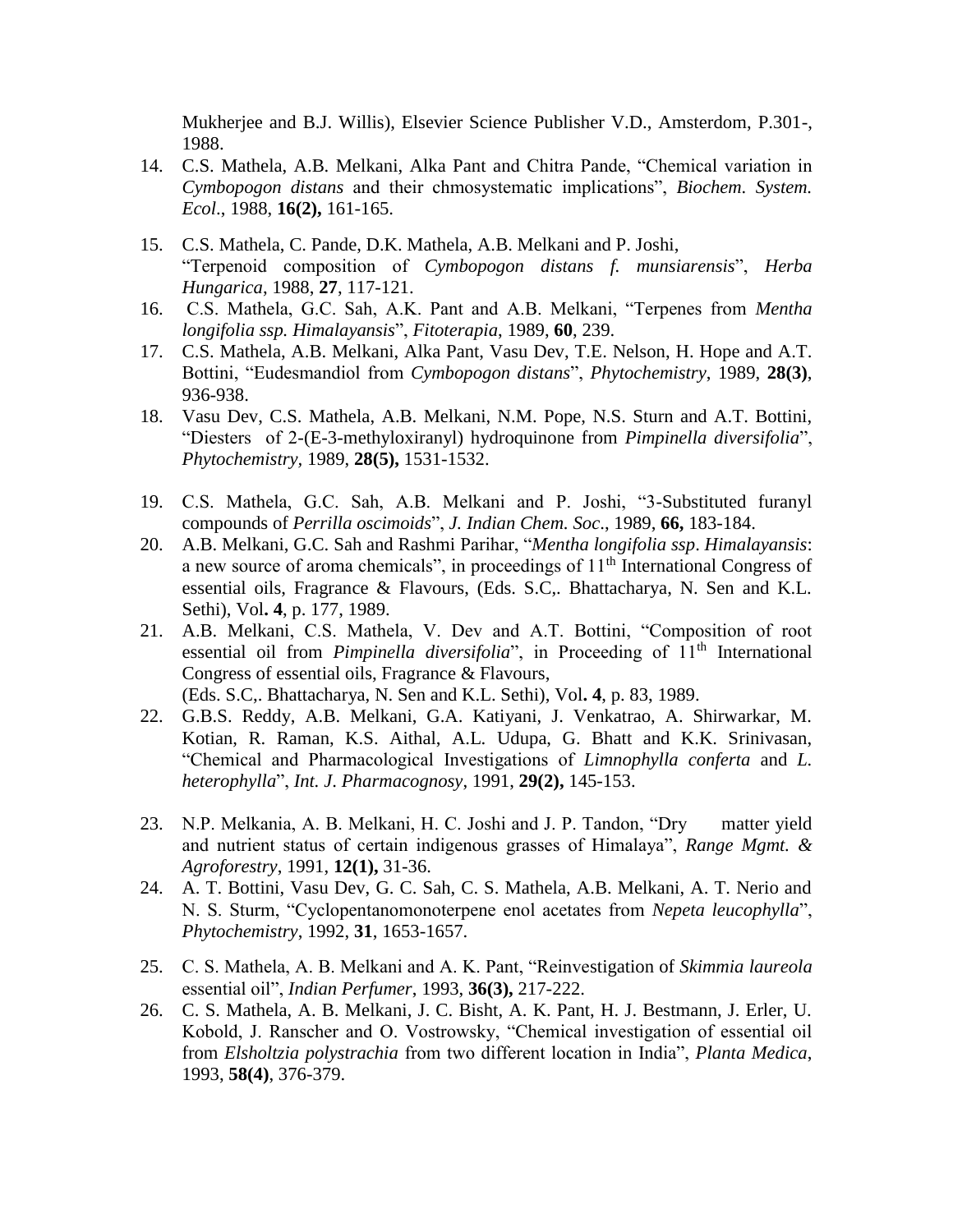- 27. P. S. Beauchamp, A. T. Bottini, Vasu Dev, A. B. Melkani and J. Timbrook, "Analysis of the essential oil from *Lomatium californicum*", Food, flavors, Ingredients and Composition, Ed. G. Charalambous, Elsevier Science Publishers B.V., 1993, p. 605-610.
- 28. A. B. Melkani, P. S. Beauchamp, Vasu Dev, C. Whalen and C. S. Mathela, "Rosefuran epoxide from *Elsholtzia densa*", *J. Essent.Oil Res*., 1994*,* **6**, 475-479.
- 29. P. S.Beauchamp, Vasu Dev, D. R. Docter, R. Ehsani, Gilbert Vita, A.B. Melkani, C. S. Mathela and A. T. Bottini, "Comparative investigation of the sesquiterpenoids present in the leaf oil of *Cymbopogon distans* (Steud) Wats var*. loharkhet* and the root oil of *Cymbopogon jwarancusa* (Jones) Schult.", *J. Essent. Oil Res*., 1995, **8**, 117-121.
- 30. P. S. Beauchamp, A. T. Bottini, M. C. Caselles, Vasu Dev, H. Hope, M. Larter, G. Lee, C. S. Mathela, A. B. Melkani, P. D. Miller, M. Miyatake, A. K. Pant, R. J. Raffel, V. K. Sharma and D. Wyatt, "Neo-Clarodane diterpenoids from *Ajuga perviflora'*, *Phytochemistry*, 1996, **43(4),** 827-834.
- 31. C. Pande, A. B. Melkani and C. S. Mathela, "*Cymbopogon distans*: report on a new chemotype", *Indian Perfumer*, 1997, **41(1)**, 35-36.
- 32. P. S. Beauchamp, Vasu Dev, T. K. Kashyap, A. B. Melkani, C. S. Mathela and A. T. Bottini", Composition of the essential oil from *Tanacetum nubigenum* Wallich ex DC", *J. Essent. Oil Res*., 2001, **13**, 319-323.
- 33. T. K. Kashyap, A. B. Melkani, C. S. Mathela, Vasu Dev, M. M. Olmstead, Haken Hope and A. T. Bottini, "Essential oil from *Nepeta govaniana* Benth: study of its major terpenes", *J. Essent. Oil Res*., 2003, **15**, 28-30.
- 34. Anand B. Melkani, Vasu Dev, M.S. Javed, S.P.S. Mehta and K.B. Melkani, "Steam Volatile Components from the Roots and Aerial parts of *Sanicula elata* Hamilt.", *Indian Perfumer,* 2004, **48(4),** 421-424.
- 35. Anand B. Melkani, Vasu Dev, Anuradha Negi, S.P.S. Mehta and K.B. Melkani, "Constituents of the Essential Oil of a New Chemotype of *Elsholtzia strobilifera* Benth.", *Biochemica*l *Systematics and Ecology,* 2005, **33**, 419-425.
- 36. Anand B. Melkani, M.S. Javed, K.B. Melkani, Vasu Dev and P.S.Beauchamp, "Terpenoid composition of the Essential Oil from *Pimpinella acuminata* (Edgew.) CB Clarke.", *Journal of Essential Oil Research,* 2006, **18**, 312-314.
- 37. Anand B. Melkani, Anuradha Negi, M S. Javed, Vasu Dev and P.S. Beauchamp, "*Agrimonia aitchisonii* Schonbeck Temesy (Rosaceae), another source of methyl myrtenate", *Journal of Essential Oil Research,* 2007, **19**, 273-275.
- 38. Anand B. Melkani, Anuradha Negi, M.S. Javed, V. Dev and P.S. Beauchamp, "Steam volatile terpenoids from *Salvia leucantha", Journal of Essential Oil Research,* 2007, **19**, 401-403.
- 39. Anand B. Melkani, Anuradha Negi, C.M.S. Bisht and Vasu Dev, "Constituents of the essential oil from *Scutellaria scadens* D. Don", *Indian Perfumer*, 2007, **51**, 64- 66.
- 40. Chandra M. S Bisht, Anand B. Melkani, Vasu Dev and Philip S. Beauchamp, "1,10β-Epoxy-6-oxofuranoeremophilan and other terpenoids from the essential oil of *Senecio royleanus* DC." *Journal of Essential Oil Research,* 2010, **23**, 102-104.
- 41. Anand B. Melkani, Anuradha Negi, S. C. Sati, K. Khulbe and Vasu Dev,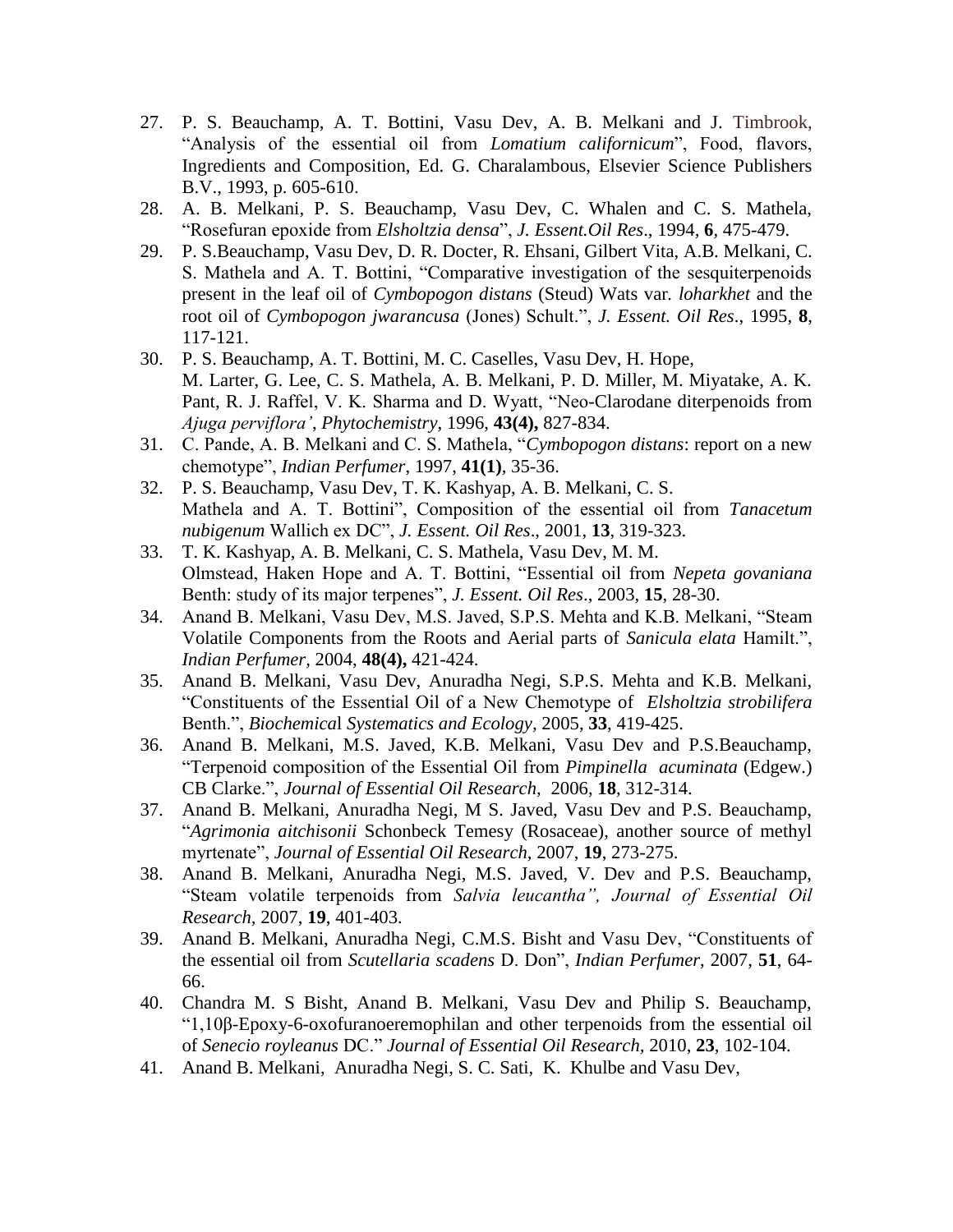"Terpenoid Composition and Antimicrobial Activity of the Essential Oil from *Salvia nubicola* Wall ex Sweet**.",** *Journal of Essential Oil Research,* 2010, **22**, 575- 577.

- 42. Lalit Mohan, C.C. Pant, Anand B. Melkani and Vasu Dev, Terpenoid Composition of the essential oils from *Teucrium royleanum* and *T. quadrifarium*, *Natural Product Communication*, 2010, **05**, 939-942.
- 43. M. S. Javed, C.M.S. Bisht, A. Negi and A.B. Melkani, Chemical composition of the essential oil from *Anaphalis royleana* DC var. *cana* Hook f., *Journal of Essential oil Bearing Plants*, 2010, **13**, 551-555.
- 44. A. Negi, V. Juyal and A.B. Melkani, Analgesic activity of fruit decoction of *Citrus medica* Linn., *Journal of Pharmacy Research*, 2010, **03**, 2119-2121.
- 45. Lalit Mohan, Anuradha Negi, Anand B. Melkani and Vasu Dev,Chemical Composition and Antibacterial Activity of Essential oil from *Salvia mukerjeei, Natural Product Communication*, 2011, **06**, 1949-52.
- 46. Archana N. Sah, Vijay Juyal1 and Anand B. Melkani, Antimicrobial Activity of Six Different Parts of the Plant *Citrus medica* Linn., *Pharmacognosy Journal*, 2011, **03**, 80-83.
- 47. C.C. Pant, A.B. Melkani, Lalit Mohan and V. Dev, Composition and Antibacterial Activity of essential oil from *Scutellaria grossa* Wall ex Benth., *Natural Product Research*, 2012, **26**, 190-92.
- 48. Anand B. Melkani, Manoj Nailwal, Lalit Mohan, Charu C. Pant and Vasu Dev, Steam volatile oil from *Scutellaria repens* Buch-Ham. ex D. Don; its composition and antibacterial activity, *Journal of Essential Oil Research*, 2013.
- 49. Reema Priyadarshi, Anand B. Melkani, Lalit Mohan and Charu Pant, Terpenoid composition and antibacterial activity of the essential oil from *Inula cappa* (Buch-Ham. Ex. D. Don) DC, Journal of Essential Oil Research, 28(2), 172-176, 2015.
- 50. Lalit S. Bisht, Rajendra Prasad, Deepshikha Joshi, Manoj K. Nailwal and Anand B. Melkani, Phytochemical screening and antibacterial assay of the essential oil from *Carpesium cernuum* L., *International Journal of Green and Herbal Chemistry*, September 2017 – November 2017; Sec. B; Vol.6, No.4, 107-116.
- 51. Deepshikha Joshi, Anand B. Melkani, Manoj Nailwal, Rajendra Prasad and Lalit S. Bisht, Terpenoid composition of essential oil from a new chemotype of *Selinum wallichianum* Raizada & Saxena, *Natural Product Research*, 31, 2017.
- 52. [Rajendra Prasad,](http://www.tandfonline.com/author/Prasad%2C+Rajendra) [Lalit S. Bisht,](http://www.tandfonline.com/author/Bisht%2C+Lalit+S) [Deepshikha Joshi,](http://www.tandfonline.com/author/Joshi%2C+Deepshikha) [Manoj K. Nailwal](http://www.tandfonline.com/author/Nailwal%2C+Manoj+K) and [Anand B.](mailto:Anand%20B.%20Melkani)  [Melkani,](mailto:Anand%20B.%20Melkani) Chemical Composition and Antibacterial Activity of the Essential Oil from Whole Aerial Parts of *Leucas mollissima* Wall. ex Benth, *[Journal of Essential](http://www.tandfonline.com/toc/teop20/current)  [Oil Bearing Plants](http://www.tandfonline.com/toc/teop20/current)* 20, 141-147, (**2017**).
- 53. [Deepshikha Joshi,](http://www.tandfonline.com/author/Joshi%2C+Deepshikha) Anand B. Melkani, [Rajendra Prasad](http://www.tandfonline.com/author/Prasad%2C+Rajendra) and [Manoj K. Nailwal,](http://www.tandfonline.com/author/Nailwal%2C+Manoj+K) Antibacterial activity and chemical composition of the steam volatiles from *Plectranthus coesta* from two different habitats of Uttarakhand *Indian Perfumer*  61,13-18 (**2017**)
- 54. [Deepshikha Joshi,](http://www.tandfonline.com/author/Joshi%2C+Deepshikha) [Manoj K. Nailwal,](http://www.tandfonline.com/author/Nailwal%2C+Manoj+K) Lalit Mohan and Anand B. Melkani *Ligularia amplexicaulis* (wall) DC Essential oil composition and antibacterial activity. *Journal of Essential Oil Research* 1-8 (**2018**), doi.org/10.1080/10412905.2018.1427636.